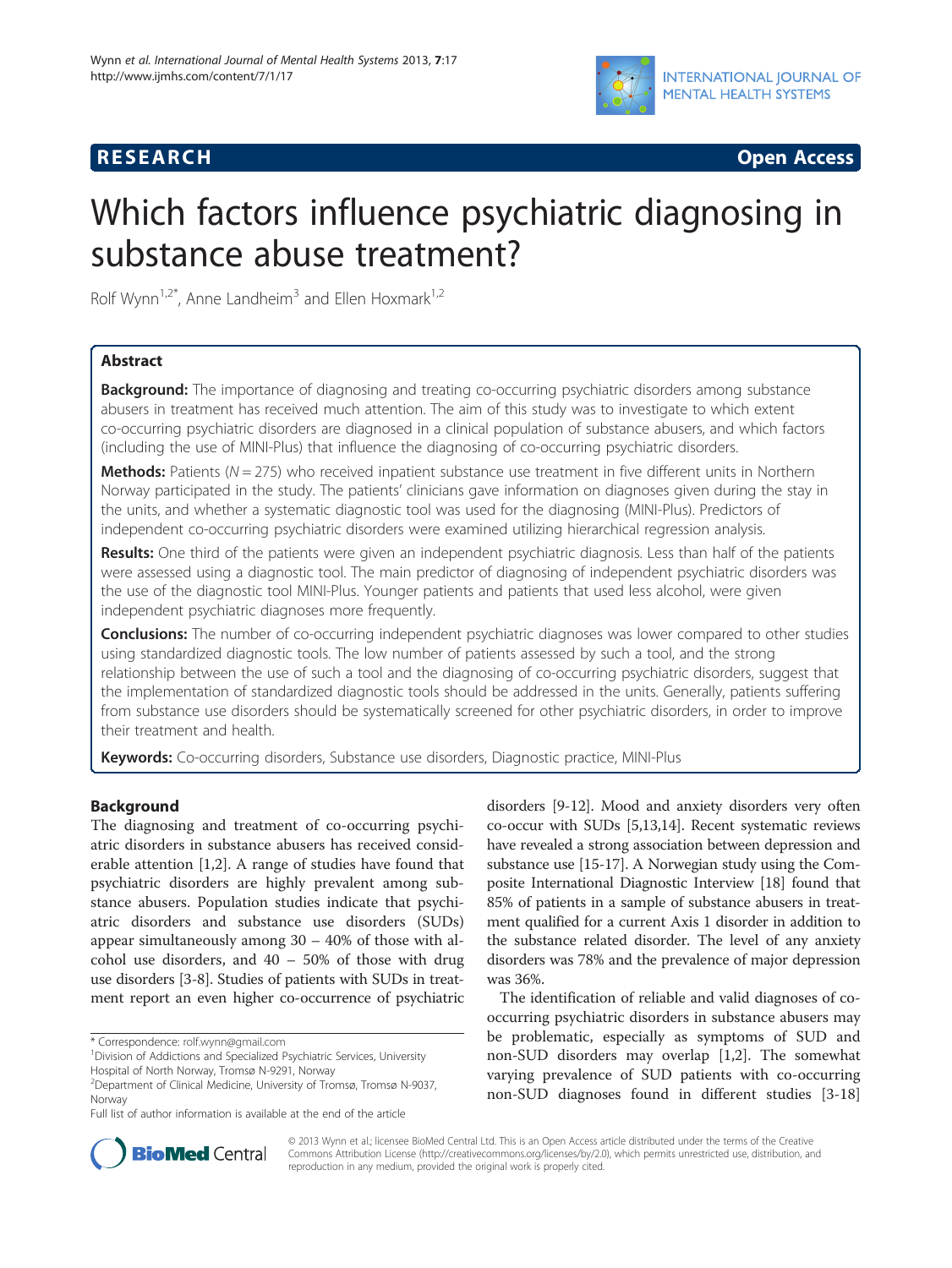may at least in part reflect the complexity of reliable assessment. The nature of the relationship between substance use disorders and other psychiatric disorders is complex, and substance abuse may precede or follow other psychiatric disorders [\[19](#page-6-0)]. Psychiatric disorders may represent independent disorders, be related to acute intoxication or substance withdrawal states, or be the consequence of psychosocial stressors that many SUD patients experience, such as unemployment, poverty, loneliness, etc. [[20](#page-6-0),[21](#page-6-0)]. Symptoms of anxiety, depression, mania and psychoses are all commonly induced by various substances and can be observed with chronic use as well as during specific substance-induced states; including intoxication and withdrawal. Studies have reported reductions in depressive symptoms during substance use treatment [\[22,23\]](#page-6-0). Reductions in depressive symptoms may also occur relatively rapidly after admission to both alcohol and opiate dependence treatment programs, as patients pass through acute intoxication and withdrawal states [\[24-26](#page-6-0)]. Also, symptoms of anxiety at admission to substance use treatment among alcohol dependent patients have been shown to spontaneously recede during treatment [\[27](#page-6-0)].

Failure to treat a concurrent psychiatric disorder reduces the likelihood that the treatment for SUD will be effective and can lead to negative consequences in a life time perspective [[7,28,29\]](#page-6-0). It has been claimed that patients with psychiatric disorders often go undiagnosed and untreated for their psychiatric disorders through substance use treatment [[30\]](#page-6-0). In a nationwide study of patients undergoing substance use treatment in Norway [[31\]](#page-6-0), only 25% of the patients were given a diagnosis according to the ICD-10 diagnostic system. An accurate diagnosis and a successful treatment of SUDs and cooccurring psychiatric disorders relies on a careful, comprehensive assessment [\[32](#page-6-0)], which can provide the necessary information for intervention and treatment planning. A careful and comprehensive assessment can also engage the patient and provide motivation to begin the process of change [\[33](#page-6-0)].

# The aim of the present study

This was the first study on substance use and cooccurring psychiatric disorders in one catchment area in Northern Norway including patients involving several units [[34-37](#page-6-0)]. In this study, we wanted to investigate to which extent co-occurring psychiatric disorders were diagnosed in a clinical population of substance abusers. We were also interested in factors influencing diagnostic practice, and to which extent diagnostic practice varied with the variables that we had data on [[38](#page-6-0)]. We hypothesized that there would be differences in diagnostic practice according to which extent a systematic diagnostic tool (i.e. the MINI-Plus) was used. We also hypothesized that a higher level of mental distress at admission to treatment predicted a diagnosis of a cooccurring psychiatric disorder. We wanted to address these hypotheses by investigating the following research questions:

- 1. What characterized patients in five different treatment units with regard to gender and age, substance use, independent psychiatric disorders, use of a diagnostic tool, and mental distress?
- 2. Did the use of a diagnostic tool (i.e. the MINI-Plus) predict the diagnosing of independent psychiatric disorders in this sample, when controlling for age, gender, use of substances, and mental distress?

# **Methods**

## Substance use treatment in Northern Norway

The five substance use treatment units participating in this study covered a population of 500 000 inhabitants in north Norway. All units were inpatient units at the University Hospital of Northern Norway. Inpatient care is the typical treatment setting for patients with SUD in northern Norway [\[39](#page-7-0)]. The Dual diagnosis ward offered specialized assessment and treatment of dual diagnoses and provided treatment up to six months. The Therapeutic community provided treatment up to 18 months according to a therapeutic community model. The Short-term unit was a detoxification unit that provided treatment up to six weeks. Long-term unit 1 and 2 provided general SUD inpatient treatment up to six months. All units treated both sexes, used a combination of group and individual therapy, and managed detoxification either directly or in collaboration with a detoxification unit. Treatment was composed of a combination of network-based approaches, psychotherapeutic and pharmacological treatments, but these components were given different emphasis in the various units. Characteristics of the patients within the different units are presented in Table [1](#page-2-0).

#### Data collection procedures and participation rates

The study was based on a naturalistic design with measurements taken at admission to treatment and during treatment. All patients admitted to the units and considered competent to consent during the period September 2007 to May 2009 were given written and oral information about the study by a research collaborator working in each unit. Shortly following their consent to participate they responded to a questionnaire. During treatment, the patient's clinician gave socio-demographic information (i.e. age and gender) and information about diagnostic procedures and outcome. Patients were paid compensation in the form of a cinema ticket or two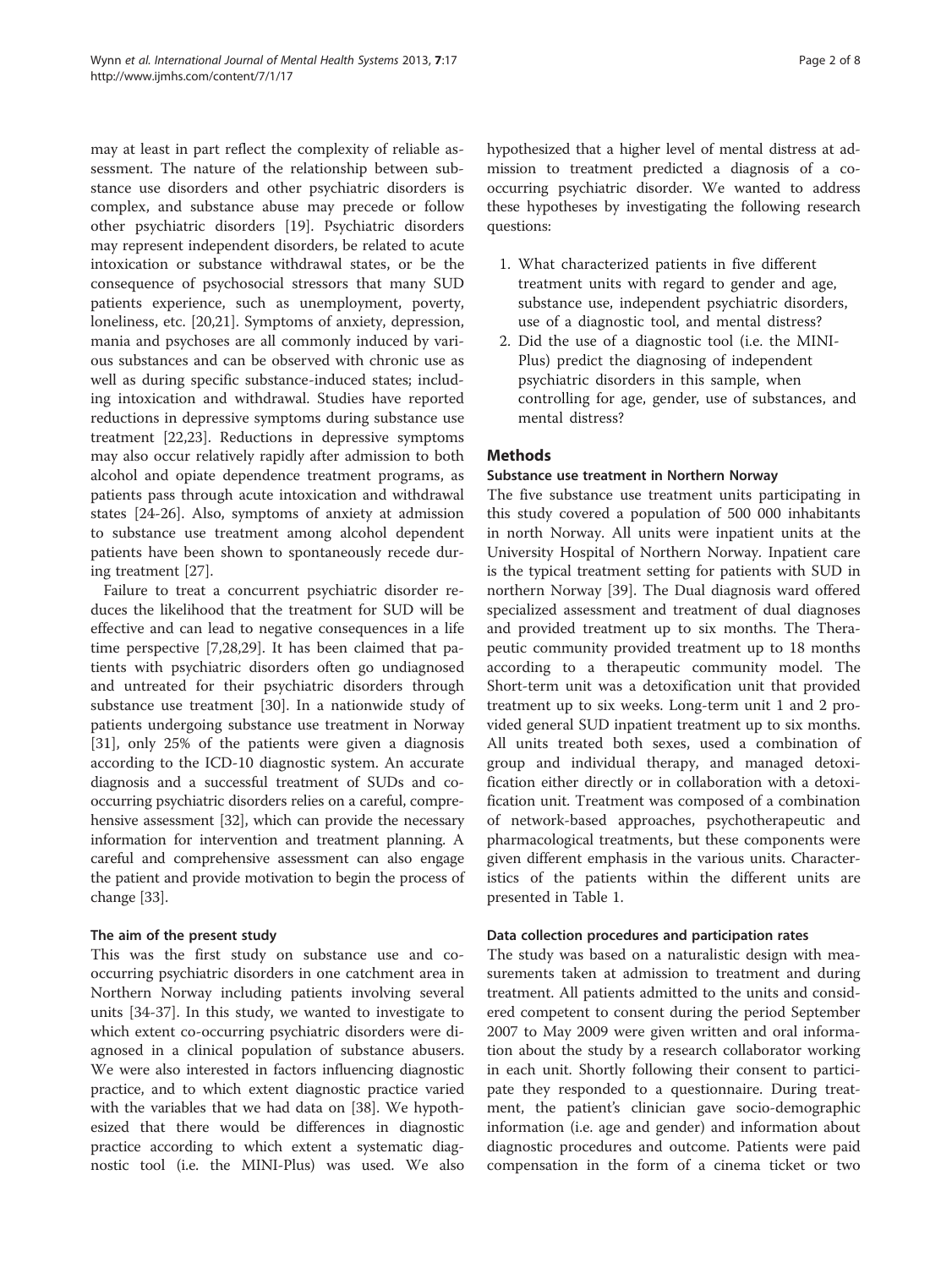| Unit                             | Dual diagnosis<br>ward $(N = 20)$ | <b>Therapeutic</b><br>community<br>$(N = 32)$ | <b>Short-term</b><br>unit $(N = 87)$ | Long-term<br>unit 1 $(N = 68)$ | Long-term<br>unit 2 $(N = 68)$ | Total, mean<br>value $(N = 275)$ |
|----------------------------------|-----------------------------------|-----------------------------------------------|--------------------------------------|--------------------------------|--------------------------------|----------------------------------|
| Mean age (SD)                    | 27.75 (7.73)***                   | 26.83 (6.32)***                               | 39.17 (12.19)                        | 43.38 (9.28)***                | 42.6 (10.75)**                 | 38.79 (11.79)                    |
| Female                           | 20% (4)                           | 40.6% (13)                                    | 26.4% (23)                           | 26.5% (18)                     | 25% (17)                       | 27.3% (75)                       |
| MINI-Plus used                   | 60% (12)                          | 34.4% (11)                                    | 19.5% (17)***                        | 45.6% (31)                     | 69.1% (47)***                  | 42.9% (118)                      |
| Independent psychiatric disorder | 80% (16)***                       | 34.4% (11)                                    | 19.5% (17)**                         | 23.5% (16)                     | 41.2% (28)                     | 32% (88)                         |
| Anxiety disorder                 | 40% $(8)$ **                      | $6.3\%$ (2)                                   | $6.9\%$ (6) <sup>*</sup>             | 16.2% (11)                     | 20.6% (14)                     | 14.9% (41)                       |
| Mood disorder                    | 5% (1)                            | 31.3% (10)**                                  | $9.2\%$ (8)                          | $1.5\%$ (1)**                  | 22.1% (15)**                   | 12.7% (35)                       |
| Mean score HSCL-10 (SD)          | $2.86$ (0.73)*                    | $2.71(0.43)$ *                                | $2.71(0.63)$ **                      | $2.32(0.8)$ **                 | $2.35(0.77)^*$                 | 2.53(0.73)                       |
| Mean score DUDIT (SD)            | 29.0 (9.84)***                    | 35.28 (7.49)***                               | 21.28 (15.83)                        | 10.28 (13.81)***               | 12.56 (14.78)***               | 18.59 (16.14)                    |
| Mean score AUDIT (SD)            | 15.6(9.7)                         | 13.72 (10.9)*                                 | 14.4 (12.76)**                       | 22.34 (10.02)***               | 19.74 (11.63)                  | 17.69 (11.86)                    |

<span id="page-2-0"></span>Table 1 Demographics, diagnoses, diagnostic practice, mental distress, and substance use according to unit

 $*p < 0.05$ ;  $**p < 0.01$ ,  $***p < 0.0001$ . T-tests and chi-square tests.

lottery tickets (worth \$8). The study was approved by the Regional Committee for Medical Research Ethics (P REK Nord 12/2006) and the Norwegian Social Science Data Services (NSD).

In the study period, 574 patients were admitted to the units. Patients who were considered not able to give an informed consent  $(N = 21)$  or whose hospital stay was too short to be included  $(N = 41)$  were not asked to participate. Of the patients considered relevant for the study  $(N = 512)$ , 296 patients (58%) agreed to participate and signed an informed consent. Of these, 275 participants filled in the questionnaire at admission to treatment and are thus included in the analyses (73% men, mean age 39, range 18 – 79 years). More than 90% of the sample had a Norwegian origin.

#### Outcome variable

All patients admitted to treatment in Norwegian hospitals are, at discharge, routinely given one or more diagnoses according to the ICD-10 system [\[40](#page-7-0)]. In this study, the diagnoses the participants were given were obtained from the patients' clinicians. The clinicians used a standardized diagnostic tool (MINI-Plus), which a short time before the study started had been implemented for routine use in the units. However, not all clinicians used the MINI-Plus, and some preferred making a diagnostic assessment based on clinical judgement according to ICD-10 criteria. We were interested in the independent psychiatric diagnoses the participants were given that were not related to substance use. The participants were divided into two diagnostic categories: those who had obtained no other diagnosis than a SUDdiagnosis (F10-19) ( $N = 187$ ), and those who had obtained one or more additional ICD-10 diagnoses  $(F20-99)$   $(N = 88)$ . Diagnostic category (i.e. the presence of a psychiatric diagnosis or not) was the outcome variable in the logistic regression analyses.

## Explanatory variables

Mental distress was measured at admission to treatment using a 10-item version of the Hopkins Symptom Check-List (HSCL-10) [[41](#page-7-0)]. The HSCL-10 is a self-report questionnaire with a four point Likert scale, ranging from 1 (not at all) to 4 (extremely). The HSCL-10 is based on the SCL-90-R [\[42\]](#page-7-0), and is composed of two out of the original nine factors (anxiety and depression) [[43](#page-7-0)]. A mean item score was calculated and used as an index of general distress severity (Global Severity Index). A mean score of 1.85 or higher generally indicates a need of further assessment and possibly a need for psychiatric treatment [\[41\]](#page-7-0).

Substance use was measured by the Alcohol Use Disorders Identification Test (AUDIT) [[44](#page-7-0)] and the Drug Use Disorders Identification Test (DUDIT) [[45](#page-7-0)]. The AUDIT is a widespread instrument measuring severity of alcohol use the past 12 months. It has 10 items with a scoring range from 0 to 40. The DUDIT is a parallel instrument to the AUDIT and is designed to identify persons with drug use disorders the past 12 months. It has 11 items with a scoring range from 0 to 44. Both the AUDIT and the DUDIT were used as continuous variables (i.e. without cut-off values).

The Norwegian National Client Assessment Form, which is routinely completed for all patients admitted to SUD treatment in Norway [[46](#page-7-0)], was used to assess patients' age and gender.

The patients' clinicians provided extended information on the patients' diagnostic assessment through a form developed especially for this study, including reporting the use of the diagnostic instrument MINI-Plus (Mini International Neuropsychiatric Interview-Plus). MINI-Plus is an extended version of the MINI [[47\]](#page-7-0) that is a structured interview for psychiatric disorders according to DSM-IV and ICD-10. MINI-Plus employs in addition different time frames for various disorders: current, past or lifetime [\[48](#page-7-0)].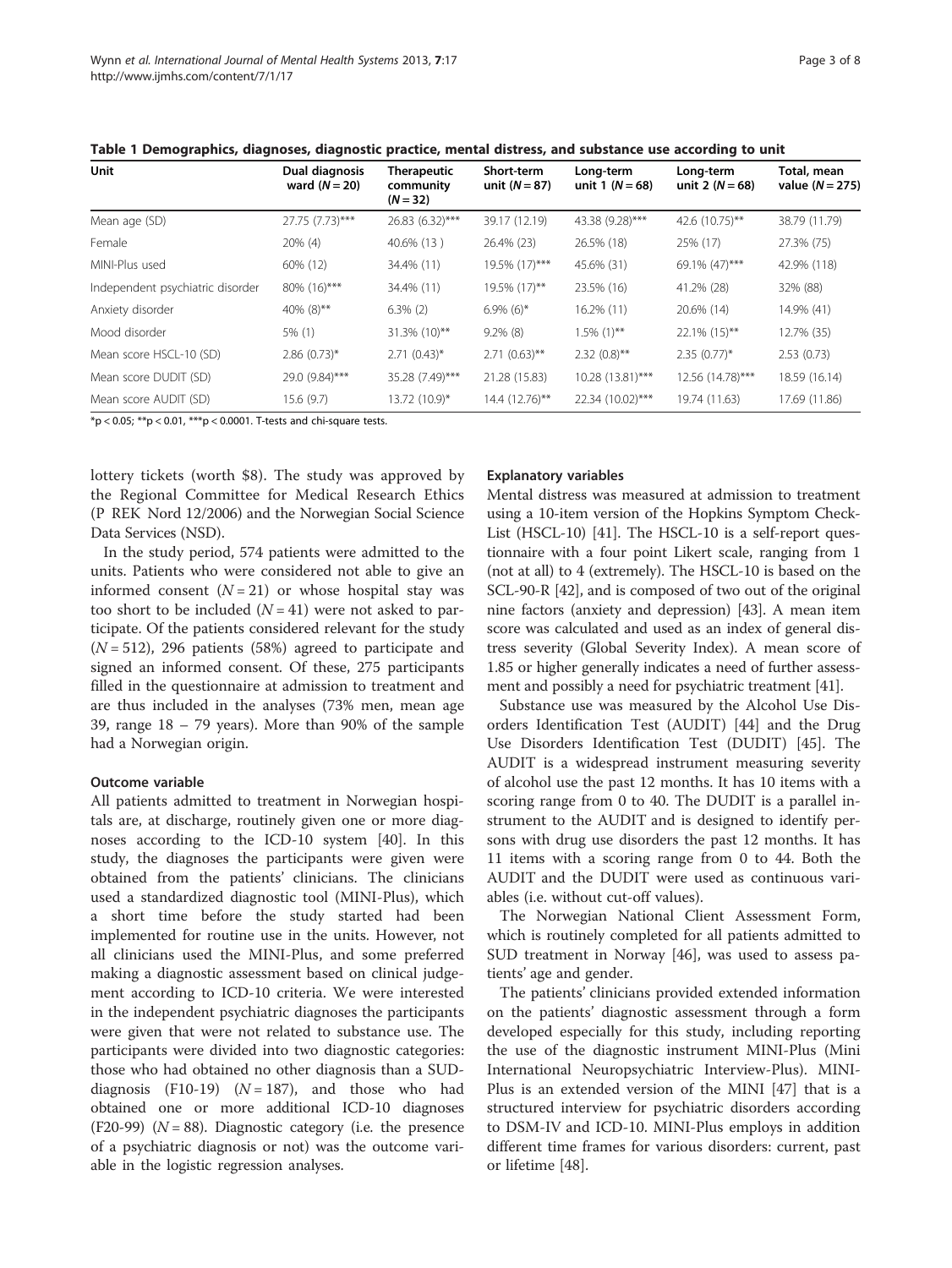#### Statistical procedures

T-tests (for continuously scaled variables) and chisquared tests (for dichotomous variables) were used to compare the participants in the different units, and later those who had obtained an independent psychiatric disorder with those who had not. The groups were compared on age, gender, whether or not they were assessed by the use of MINI-Plus, mental distress (measured by the HSCL-10) and substance use (measured by the AUDIT and the DUDIT). In the t-test analyses, the mean value of each unit was compared to the mean value of the other units.

The outcome variable was dichotomous, and a hierarchical binary logistic regression analysis was conducted to analyze associations between diagnosis and use of the diagnostic instrument MINI-Plus and mental distress, controlling for age, gender, and substance use (score on the AUDIT and the DUDIT). All analyses were conducted using SPSS 19.0.

# Results

# Descriptive statistics

Of the 275 participating patients, 88 (32%) were given an independent psychiatric disorder during treatment by the responsible clinician. 118 (42.9%) of the patients had been assessed by means of the MINI-Plus, the rest had been assessed by means of clinical judgement supported by ICD-10 criteria. The most common non-SUD diagnoses were anxiety disorders (15%) and mood disorders (13%). In addition, a few patients (4%) had other non-SUD diagnoses, such as ADHD, personality disorders, or schizophrenia. The most common SUD-diagnoses were alcohol dependence syndrome (45%), opioid dependency (23%), and dependency of other stimulants (12%). There were significant differences between the use of a systematic diagnostic tool (MINI-Plus) between the units, and also significant differences between the patients admitted to the different units (Table [1\)](#page-2-0).

Compared to the overall mean values, the participants in the Dual diagnosis ward were younger, more often had an independent psychiatric disorder, more often had an anxiety disorder, and reported a higher score on HSCL-10 and a higher score on the DUDIT. Compared to the overall mean values, the participants from the Therapeutic community were younger, more often had a mood disorder, reported a higher score on the DUDIT and the HSCL-10, and a lower score on the AUDIT. Compared to the overall mean values, the MINI-Plus was less often used in the Short term unit, and the participants were less often given a diagnosis of an independent psychiatric disorder and less often given a diagnosis of an anxiety disorder. The participants also reported a higher score on the HSCL-10, and a lower score on the AUDIT. Compared to the overall mean values, the participants in Long term unit 1 were older. They were more seldom given a diagnosis of mood disorder, and reported a lower score on the HSCL-10 and the DUDIT and a higher score on the AUDIT. Compared to the overall mean values, the participants in the Long term unit 2 were also older. The MINI-Plus was used more often in this unit, and the participants were more often given a diagnosis of a mood disorder. The participants in Long term unit 2 reported a lower score on the HSCL-10 and the DUDIT.

Table 2 reports the results of the univariate analyses of the patients given an independent psychiatric disorder versus the patients given no independent psychiatric disorder. Compared to those who only had a SUDdiagnosis, patients who had an independent psychiatric disorder reported a higher score on the DUDIT, were more often female, and were more often assessed by a diagnostic instrument.

#### Factors predicting diagnostic practice

A hierarchical logistic regression analysis was performed to identify predictors of a psychiatric diagnosis other than substance use disorder. Based on the univariate analyses, we investigated interactions between the use of MINI-Plus and the treatment units. A significant interaction between the use of MINI-Plus and the Short-Term Unit, Long Term Unit 1 and the Therapeutic community emerged. We thus decided to exclude all facilities as variables in the final analysis. The predictors were entered in three steps: 1) the use of a diagnostic

| Table 2 Univariate analyses of patients who received an independent psychiatric disorder versus patients who did not |  |
|----------------------------------------------------------------------------------------------------------------------|--|
|----------------------------------------------------------------------------------------------------------------------|--|

|                                        | Total all $N = 275$ | Independent psychiatric<br>disorder $32\%$ (N = 88) | <b>Only SUD- diagnosis</b><br>68% ( $N = 187$ ) | р                  |
|----------------------------------------|---------------------|-----------------------------------------------------|-------------------------------------------------|--------------------|
| Age (SD)                               | 38.8 (11.8)         | 34.2 (10.5)                                         | 41.0 (11.8)                                     | $t = 4.6$ **       |
| Female                                 | 27.3% (75)          | 36.4% (32)                                          | 23% (43)                                        | $x^2(1) = 5.4^*$   |
| MINI-Plus used                         | 118 (42.9%)         | 70.5% (62)                                          | 29.9% (56)                                      | $x^2(1) = 40.1***$ |
| Mental distress at admission (HSCL-10) | 2.53(.73)           | $2.65$ $(.70)$                                      | 2.48(.73)                                       | ns                 |
| <b>AUDIT</b>                           | 17.69 (11.86)       | 15.68 (10.99)                                       | 18.64 (12.16)                                   | ns                 |
| <b>DUDIT</b>                           | 18.59 (16.14)       | 21.80 (15.67)                                       | 17.09 (16.18)                                   | $t = -2.3*$        |
| $- - -$                                |                     |                                                     |                                                 |                    |

 $*$ p < .05;  $*$  $*$ p < .0001.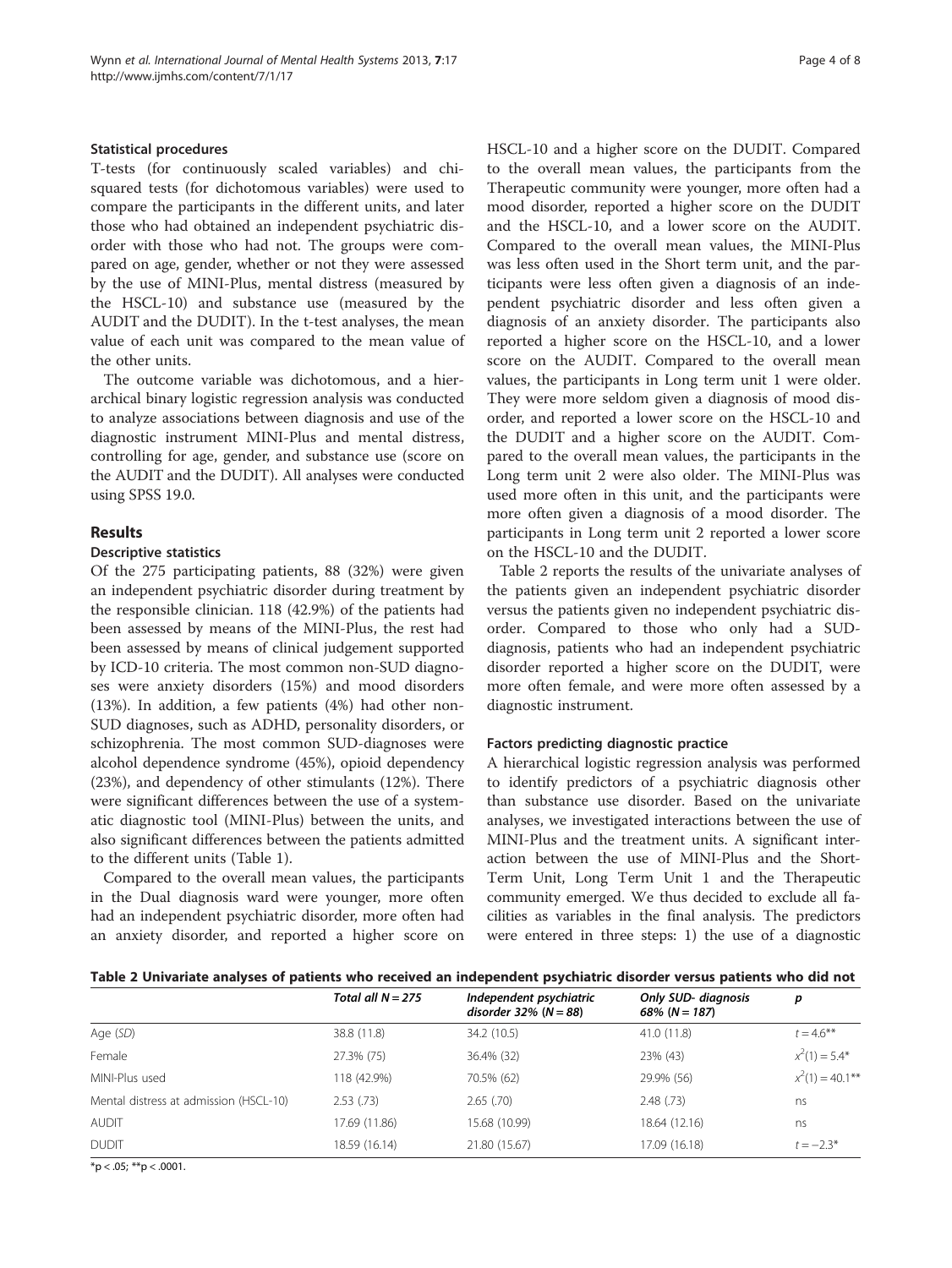instrument (MINI-Plus), 2) mental distress (HSCL-10), and 3) controlling for age, gender, and substance use (AUDIT and DUDIT). A total of 275 cases were analyzed and the full model significantly predicted a psychiatric diagnosis other than SUD (omnibus chi-square = 71.58,  $df = 6$ ,  $p < 0.0001$ ). The model accounted for between 22.9% and 32.1% of the variance in independent psychiatric disorders, with 88.8% of the non-additional diagnoses successfully predicted. Also, 50.0% of the additional diagnoses were successfully predicted. Overall, 76.4% of the predictions were successful. Table 3 gives coefficients, the Wald statistics, and probability values for each of the predictor variables. This shows that the use of the diagnostic instrument MINI-Plus predicted the setting of an independent psychiatric disorder, in addition to the control variables lower age and a lower use of alcohol as measured by the AUDIT.

#### **Discussion**

This study of diagnostic practice in five substance use units in northern Norway showed that one third of the patients were given an independent psychiatric diagnosis.

The main predictor of the diagnosing of independent psychiatric diagnoses was the use of a systematic diagnostic tool (MINI-Plus). Younger age and less use of alcohol as measured by the AUDIT [[44](#page-7-0)] were also associated with independent psychiatric diagnoses.

We used diagnoses of independent psychiatric disorders as the outcome measure, as we were interested in how clinicians diagnosed patients with substance use disorders. Previous research has shown that substance use disorders and other psychiatric disorders to a great extent appear simultaneously [[3-5](#page-6-0)]. We found a lower number of independent psychiatric diagnoses in our study compared to previous research using standardized diagnostic instruments [\[18](#page-6-0)]. This finding is probably due to the fact that the diagnoses in our study most often were based on clinical judgement. In substance use treatment, naturally, the main focus is on substance use disorders, and there could be a tendency to overlook cooccurring psychiatric disorders [[32\]](#page-6-0). This finding is in line with previous research that reports that patients with psychiatric disorders often go undiagnosed and untreated through substance use treatment [[30\]](#page-6-0). The most common non-SUD diagnoses were anxiety and mood

Table 3 Logistic regression analysis of factors predicting diagnostic practice

|                                                               | B. | SE Wald p | OR | 95% CI<br>for OR                           |
|---------------------------------------------------------------|----|-----------|----|--------------------------------------------|
| MINI-Plus used                                                |    |           |    | 1.970 .317 38.554 .0001 7.172 3.851-13.358 |
| Age                                                           |    |           |    | $-0.057$ 0.017 11.585 0.01 945 915-976     |
| 943-999. 971. 945. 015 4.031 015 Use of alcohol (AUDIT) -.030 |    |           |    |                                            |

disorders, as found in previous studies. The proportion of patients with these diagnoses was nevertheless much lower compared to other studies [[18](#page-6-0)]. In one other Norwegian study, 78% of the patients had been given a diagnosis of a mood disorder and 36% had received a diagnosis of major depression [[18](#page-6-0)]. In our study, only 15% had been given a diagnosis of an anxiety disorder and only 13% a diagnosis of a mood disorder.

This study revealed significant differences between the different units, concerning most of the variables studied (Table [1\)](#page-2-0). Independent psychiatric disorders were significantly more often identified in the Dual diagnosis ward, and less often in the Short-term unit. This is probably not surprising given that the Dual diagnosis ward is specialized in treating exactly such a patient group, meaning that patients with dual diagnoses are channeled to this ward and that there is a stronger focus on dual diagnoses in this ward. On the other hand, independent mood disorders were identified in only 5% of the patient in this unit. This is more seldom than in the general population [[4\]](#page-6-0). The Short-term ward deals more with detoxification and refers patients to other units for further assessment and treatment. They also used the standardized diagnostic tool MINI-Plus significantly less often than the other units, probably due to time constraints and a high proportion being in a phase of detoxification. A more surprising and less obvious fact was to which degree the proportion of patients that were given the most common independent psychiatric disorders (anxiety and mood disorders) varied between the units. Anxiety disorders were overall the most common independent psychiatric disorders. This is consistent with other studies, even though the proportion was much lower here than in other studies [[18](#page-6-0)]. Diagnoses of anxiety disorders were more often used in the Dual diagnosis ward, and less often in the Short-term unit. This pattern follows the pattern of independent psychiatric disorders as such. Mood disorders were more often diagnosed in the Therapeutic community and in Long-term unit 2, and less often in Long-term unit 1. Also, only one of the patients in the Dual diagnosis ward was given a diagnosis of mood disorder. Clinicians at Long-term unit 2 used the MINI-Plus significantly more often than the clinicians in the other units. The two Long-term units only differed when it came to the use of MINI-Plus and the diagnosing of mood disorders. It is difficult to understand the varying use of MINI-Plus as anything but an expression of different cultures or treatment philosophies in the various units [[49](#page-7-0)].

As previously reported from this study, the level of mental distress according to HSCL-10 was high in this sample [[34](#page-6-0)]. The cut-off point generally agreed on is 1.85 [\[41\]](#page-7-0). In this sample, the mean score varied between 2.32 (Long-term unit 1) and 2.86 (the Dual diagnosis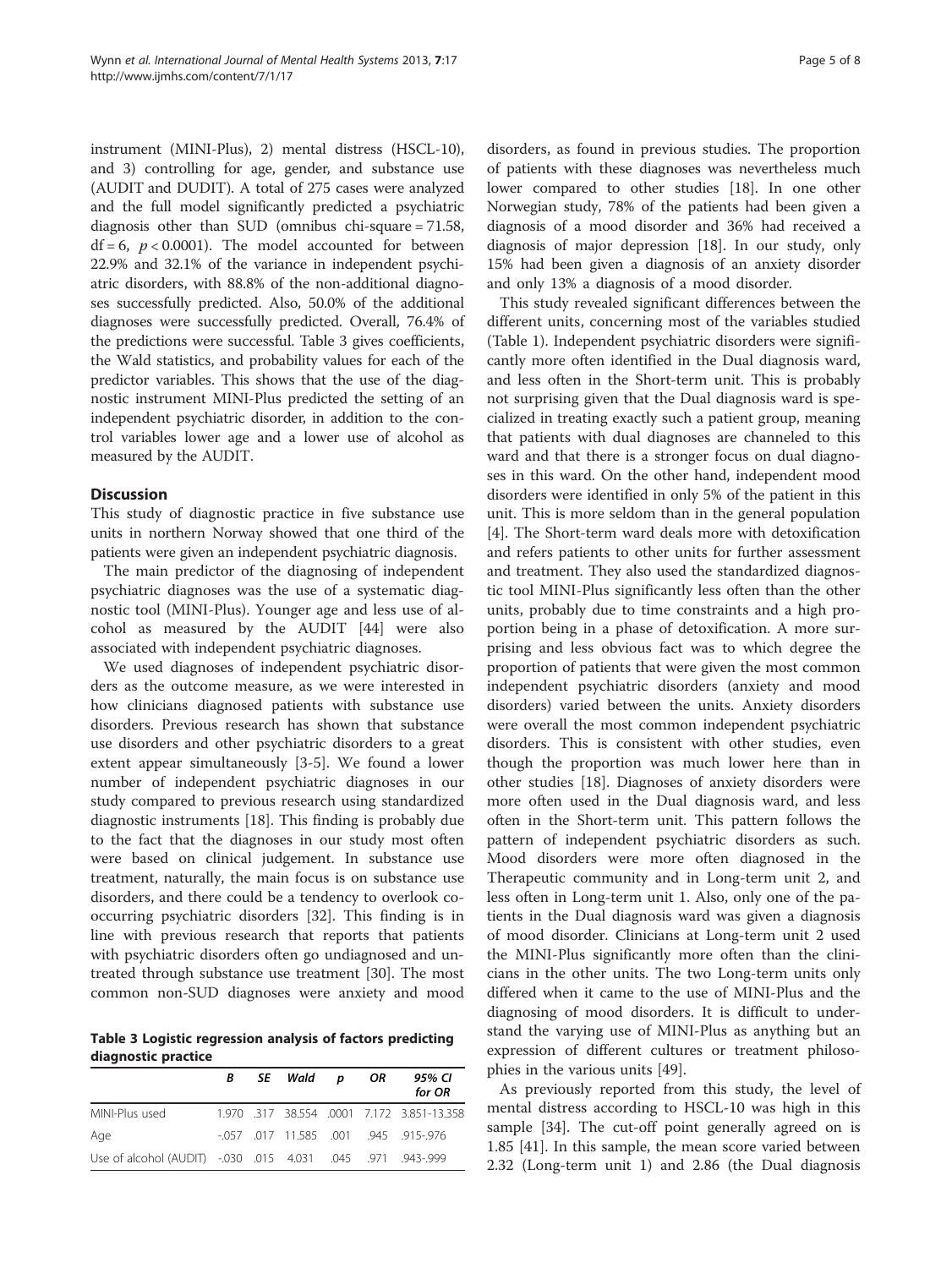ward), with 2.53 as mean score in the entire sample. The level of mental distress reported was significantly higher in the Dual diagnosis ward, the Therapeutic community and the Short-term unit, and significantly lower in the two Long-term units. This pattern is comparable with the pattern of use of alcohol and other substances. A higher level of mental distress at admission to treatment was related to less heavy use of alcohol and more heavy use of other substances. This is consistent with previous research that finds a greater incidence of independent psychiatric disorders among patients with drug use disorders compared to patients with alcohol use disorders [[10\]](#page-6-0).

In this study, younger patients more often received a diagnosis of an independent psychiatric disorder in addition to their substance abuse diagnosis. We also found an association between less heavy use of alcohol as measured by the AUDIT [[44\]](#page-7-0) and independent psychiatric disorders. We did not find that drug use as measured by the DUDIT predicted the setting of non-SUD disorders. While some previous research has suggested that psychiatric disorders appear less often for those with an alcohol related disorder compared with those with drug use disorders [[3-6,8](#page-6-0)[,50\]](#page-7-0), this was not the case in our study. Previous publications from the present study have shown that participants with alcohol related disorders in this sample were older than those with drug use disorders [[34\]](#page-6-0). The variable gender was not significant, which is interesting since prior studies have found that the gender of the patient is an important factor with respect to both the distribution of mental disorders [[10](#page-6-0)] and diagnostic practice [\[38](#page-6-0)].

Level of mental distress had no significant impact on the diagnosing of independent psychiatric disorders. One would expect level of mental distress to be an important factor, and that patients with high levels of mental distress would be more likely to receive additional psychiatric diagnoses, especially diagnoses related to depression and anxiety. It is possible that the level of mental distress at admission to treatment in this sample was so high that it did not differentiate between those who should receive a psychiatric diagnosis and those who should not.

Using the MINI-Plus increased the chance of the patient receiving a second diagnosis. Structured interviews have been shown to increase the diagnostic validity of SUD-diagnoses compared to clinical judgements, but the validity of structured interviews for detecting cooccurring psychiatric diagnoses has been questioned [[51,52\]](#page-7-0). In the present study, the clinicians who chose to use the MINI-Plus had likely suspected that the patients had co-occurring psychiatric disorders. We believe that psychiatric disorders in this population often are overlooked. The findings that patients admitted to a specific ward and/or subjected to investigation by the MINI-Plus more often received additional psychiatric diagnoses, may support this idea.

# Strengths and limitations

This is one of only a few studies in Norway that have surveyed independent psychiatric disorders among substance abusers in treatment, and the first in the northern part of Norway. Our study covered the range of treatment facilities that is most commonly offered substance abusers in the area. Northern Norway is a relatively well defined catchment area where most of the treatment is given in inpatient settings.

The present study is subject to a number of limitations. The participation rate was 58%. While the rate is not particularly low for this type of study, it might nevertheless impact the representativity of the findings. In addition, the study sample was selected from five different units for inpatient SUD treatment. The units differed substantially - one unit was primarily concerned with detoxification, one unit focused on the assessment of dual diagnosis patients, and three units offered a more goal directed SUD treatment. As type of treatment unit was excluded from the regression analysis due to interaction effects, we are unable to make any claims about the importance of type of treatment unit on diagnostic practice. We also lack information on the clinicians that made the assessments. There is, therefore, some heterogeneity within the sample. A further limitation is that the study lacks an untreated control condition, although this is extremely difficult to construct in this study setting. On the other hand, multisite, prospective studies like the present can investigate treatment outcomes in existing services and under actual clinical circumstances, and thereby show a high external validity and allow for a generalization of the findings to clinical settings [\[53\]](#page-7-0).

#### **Conclusions**

One third of the patients were given an independent psychiatric diagnosis, which was low compared to other studies using standardized diagnostic tools. In this study, less than half of the patients were assessed using a diagnostic tool. The main predictor of diagnosing of independent psychiatric disorders was the use of the diagnostic tool MINI-Plus. Younger patients and patients that used less alcohol, were given independent psychiatric diagnoses more frequently. The low number of patients assessed by a standardized diagnostic tool, and the strong relationship between the use of a diagnostic tool and the diagnosing of co-occurring diagnoses, suggest that the implementation of standardized and validated diagnostic tools should be addressed in the units involved in the study. In order to provide good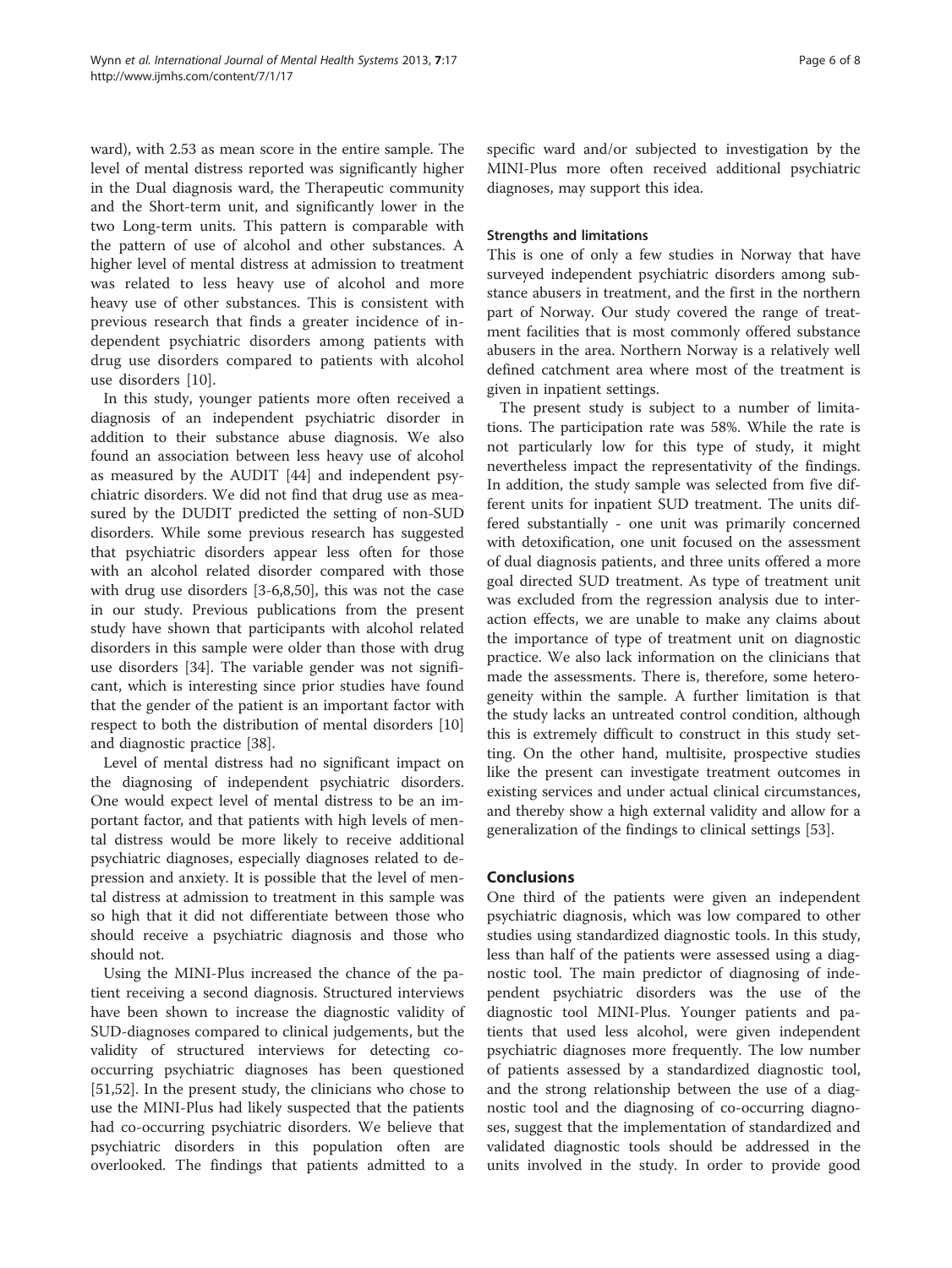## <span id="page-6-0"></span>quality care, SUD-patients should be systematically examined for non-SUD disorders.

#### Abbreviations

SUD: Substance use disorder.

#### Competing interests

The authors declare that they have no competing interests.

#### Authors' contributions

EH and RW designed the study. EH was responsible for collecting the data and performed the statistical procedures. All authors contributed to the analysis of the data. EH drafted the manuscript. All authors revised the manuscript and read and approved the final manuscript.

#### Acknowledgements

We thank all those who participated in the study. The study was funded by the public North Norway Regional Health Authority (Helse Nord RHF). The funding body had no other role in the study or in the reporting of the results.

#### Author details

<sup>1</sup> Division of Addictions and Specialized Psychiatric Services, University Hospital of North Norway, Tromsø N-9291, Norway. <sup>2</sup>Department of Clinical Medicine, University of Tromsø, Tromsø N-9037, Norway. <sup>3</sup>Innlandet Hospital Trust, Ottestad N-2312, Norway.

#### Received: 28 November 2012 Accepted: 30 May 2013 Published: 6 June 2013

#### References

- 1. Mueser KT, Noordsy DL, Drake RE, Fox L: Integrated treatment for dual disorders: a guide to effective practice. New York: The Guildford Press; 2003.
- Kelly TM, Daley DC, Douaihy AB: Treatment of substance abusing patients with comorbid psychiatric disorders. Addict Behav 2012, 37:11–24.
- 3. Regier DA, Farmer ME, Rae DS, Locke BZ, Keith SJ, Judd LL: Comorbidity of mental disorders with alcohol and other drug abuse. Results from the Epidemiologic Catchment Area (ECA) Study. JAMA 1990, 264:2511–2518.
- Alonso J, Angermeyer MC, Bernert S, Bruffaerts R, Brugha TS, Bryson H, et al: 12-Month comorbidity patterns and associated factors in Europe: results from the European Study of the Epidemiology of Mental Disorders (ESEMeD) project. Acta Psychiatr Scand 2004, 109:28–37.
- Grant BF, Stinson FS, Dawson DA, Chou SP, Dufour MC, Compton W, et al: Prevalence and co-occurrence of substance use disorders and independent mood and anxiety disorders: results from the National Epidemiologic Survey on Alcohol and Related Conditions. Arch Gen Psychiatry 2004, 61:807–816.
- 6. Kessler RC, Chiu WT, Demler O, Walters EE: Prevalence, severity, and comorbidity of 12-Month DSM-IV disorders in the National Comorbidity Survey Replication. Arch Gen Psychiatry 2005, 62:617–627.
- Hasin D, Liu X, Nunes E, McCloud S, Samet S, Endicott J: Effects of major depression on remission and relapse of substance dependence. Arch Gen Psychiatry 2002, 59:375–380.
- 8. Jané-Llopis E, Matytsina I: Mental health and alcohol, drugs and tobacco: a review of the comorbidity between mental disorders and the use of alcohol, tobacco and illicit drugs. Drug Alcohol Rev 2006, 25:515–536.
- Ross HE, Glaser FB, Germanson T: The prevalence of psychiatric disorders in patients with alcohol and other drug problems. Arch Gen Psychiatry 1988, 45:1023–1031.
- 10. Landheim AS, Bakken K, Vaglum P: Sammensatte problemer og separate systemer. Psykiske lidelser blant rusmisbrukere til behandling i russektoren (Complex problems and separate systems. Psychiatric illness among substance abusers in substance abuse treatment). Nor Epidemiol 2002, 12:309–318.
- 11. Wynn R: Prior psychotic episodes among patients in a substance abuse clinic. J Subst Use 2007, 12:127–132.
- 12. Verheul R: Patients with addiction and personality disorder: treatment outcomes and clinical implications. Curr Opin Psychiatry 2007, 20:67–71.
- 13. O'Brien CP, Charney DS, Lewis L, Cornish JW, Post RM, Woody GE, et al: Priority actions to improve the care of persons with co-occurring

substance abuse and other mental disorders: A call to action. Biol Psychiatry 2004, 56:703–713.

- 14. Hailemariam S, Tessema F, Asefa M, Tadesse H, Tenkolu G: The prevalence of depression and associated factors in Ethiopia: findings from the National Health Survey. Int J Ment Health Syst 2012, 6:23.
- 15. Marshall BDL, Werb D: Health outcomes associated with methamphetamine use among young people: a systematic review. Addiction 2010, 105:991–1002.
- 16. Conner KR, Pinquart M, Holbrook AP: Meta-analysis of depression and substance use and impairment among cocaine users. Drug Alcohol Depend 2008, 98:13–23.
- 17. Conner KR, Pinguart M, Gamble SA: Meta-analysis of depression and substance use among individuals with alcohol use disorders. *J Subst* Abuse Treat 2009, 37:127–137.
- 18. Landheim AS, Bakken K, Vaglum P: Gender differences in the prevalence of symptom disorders and personality disorders among poly-substance abusers and pure alcoholics. Substance abusers treated in two counties in Norway. Eur Addict Res 2003, 9:8–17.
- 19. Goodwin RD, Stein DJ: Anxiety disorders and drug dependence: Evidence on sequence and specificity among adults. Psychiatry Clin Neurosci 2013, 67:167–73.
- 20. Myrick H, Brady K: Current review of the comorbidity of affective, anxiety, and substance use disorders. Curr Opin Psychiatry 2003, 16:261-270.
- 21. Nunes EL, Levin FR: Treatment of depression in patients with alcohol and other depression. JAMA 2004, 291:1887–1896.
- 22. Carroll KM, Rounsaville BJ, Gordon LT, Nich C, Jatlow P, Bisighini RM, et al: Psychotherapy and pharmacotherapy for ambulatory cocaine abusers. Arch Gen Psychiatry 1994, 51:177–187.
- 23. Husband SD, Marlowe DB, Lamb RJ, Iguchi MY, Bux DA, Kirby KC, et al: Decline in self-reported dysphoria after treatment entry in inner-city cocaine addicts. J Consult Clin Psychol 1996, 64:221–224.
- 24. Brown SA, Schuckit MA: Changes in depression among abstinent alcoholics. J Stud Alcohol 1988, 49:412–417.
- 25. Strain EC, Stitzer ML, Bigelow GE: Early treatment time course of depressive symptoms in opiate addicts. J Nerv Ment Dis 1991, 179:215–221.
- 26. Nunes EL, Sullivan M, Levin FR: Treatment of depression in patients with opiate dependence. Biol Psychiatry 2004, 56:793–802.
- 27. Brown SA, Irwin M, Schuckit M: Changes in anxiety among abstinent male alcoholics. J Stud Alcohol 1991, 52:55–61.
- 28. Greenfield SF, Weiss RD, Muenz LR, Vagge LM, Kelly JF, Bello LR, et al: The effect of depression on return to drinking: A prospective study. Arch Gen Psychiatry 1998, 55:259–265.
- 29. Fridell M, Hesse M: Psychiatric severity and mortality in substance abusers: A 15-year follow-up of drug users. Addict Behav 2006, 31:559–565.
- 30. Chan YF, Dennis ML, Funk RR: Prevalence and comorbidity of major internalizing and externalizing problems among adolescents and adults presenting to substance abuse treatment. J Subst Abuse Treat 2008, 34:14–24.
- 31. Gråwe R, Ruud T: Rus og psykiske lidelser i psykisk helsevern for voksne. (Substance use and mental disorders in adult mental treatment in Norway) (Rep. No. STF78 A06003). SINTEF Helse: Oslo/Trondheim; 2006.
- 32. Weiss RD: Identifying and diagnosing co-occurring disorders. CNS Spectr 2008, 13:4–6.
- 33. Wynn R, Karlsen K, Lorntzsen B, Bjerke TN, Bergvik S: Users and GPs causal attributions of illegal substance use: An exploratory interview study. Patient Educ Couns 2009, 76:227–232.
- 34. Hoxmark E, Nivison M, Wynn R: Predictors of mental distress among substance abusers receiving inpatient treatment. Subst Abuse Treat Prev Policy 2010, 5:15.
- 35. Hoxmark E, Benum V, Friborg O, Wynn R: Reduction in mental distress among substance users receiving inpatient treatment. Int J Ment Health Syst 2010, 4:30.
- 36. Sletteng R, Harnang AK, Hoxmark E, Aslaksen PM, Friborg O, Wynn R: A Psychometric study of the drug use disorders identification test - Extended in a Norwegian sample. Psychol Rep 2011, 109:663–674.
- 37. Hoxmark E, Wynn TN, Wynn R: Loss of activities and its effect on the wellbeing of substance abusers. Scand J Occup Ther 2012, 19:78-83.
- 38. Høye A, Rezvy G, Hansen V, Olstad R: The effect of gender in diagnosing early schizophrenia. Soc Psychiatry Psychiatr Epidemiol 2006, 41:549-555.